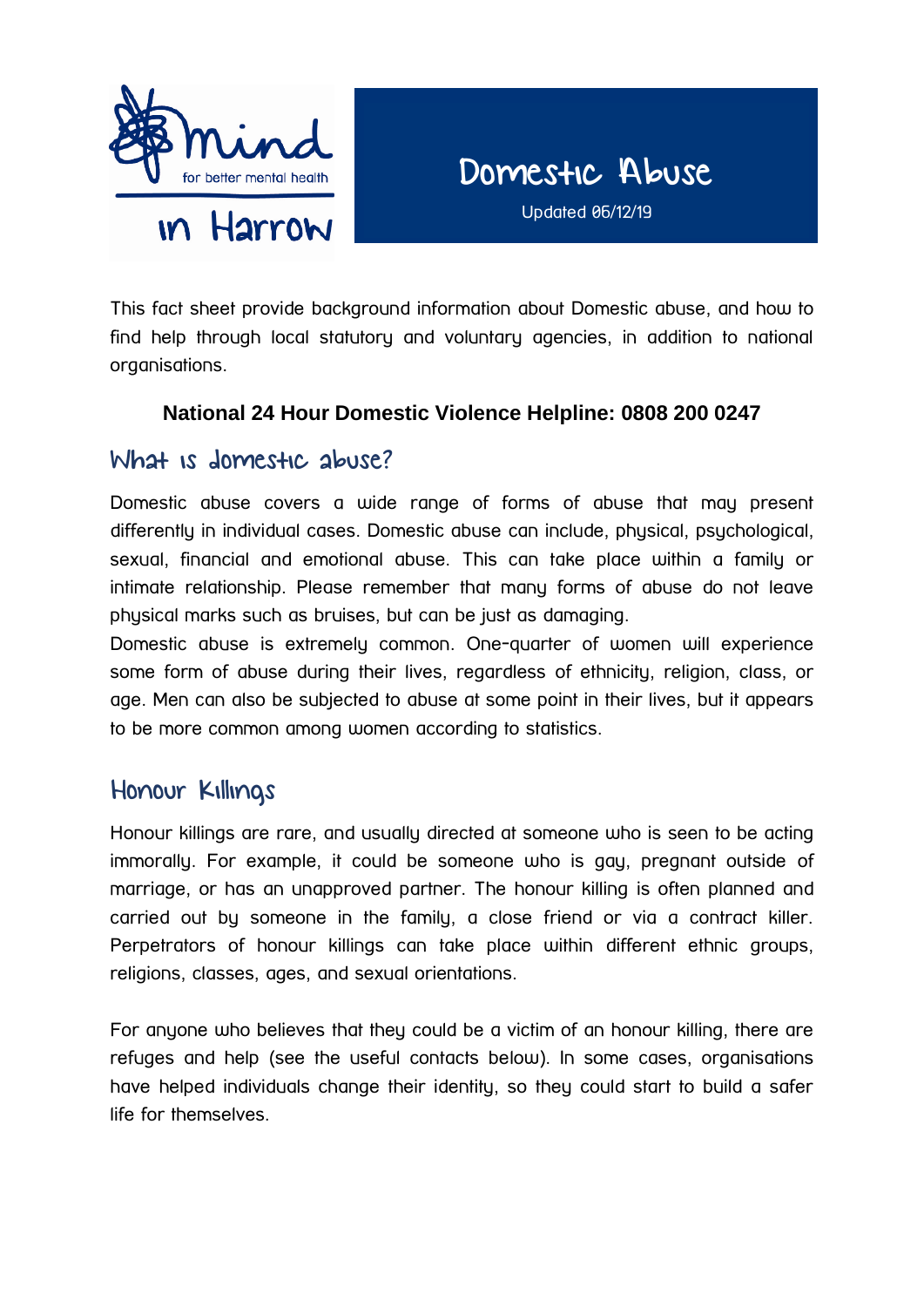## What are the causes of domestic abuse?

There can be numerous causes of domestic abuse, usually deep rooted and individual to each perpetrator. Stress, previous childhood abuse, abuse of alcohol or drugs, and mental health issues may be contributing factors. Underlying factors may include issues of power and control.

# Why don't they leave?

It is all too easy to look from the outside in and see rationally, that that victim of domestic abuse should leave. However, there can be many reasons why someone will stay with an abuser including fear of further harm to themselves or their family. Further, the abuse often produces low self-esteem which can make the victim feel powerless and unable to leave. It is also important that you don't advise someone to leave an abusive relationship without appropriate support as the victim is at the greatest risk at the moment they leave the abuser.

## How do I find someone experienced to talk to?

No level of abuse is acceptable, but if you feel the abuse is escalating and would like to speak to someone for support there are organisations listed below with helplines that you can contact to support you through this difficult time.

# Local Statutory Organisations

## The Police

If you are a victim of domestic abuse, or know someone who is, and there is an emergency or danger to someone's life, you should call 999. The police's first priority is to protect you and any children. An officer will attend in cases of emergency and if it is necessary and lawful to do so, the perpetrator can be arrested.

You can also report any incidents in the safety of a local police station where a translator can also be provided.

#### Community Safety Unit

Harrow Community Safety Unit: 020 8733 3462 (not 24/7) Email: [community.safety@harrow.gov.uk](mailto:community.safety@harrow.gov.uk)

The community safety unit is a specialist unit based in Harrow with police officers dealing specifically with domestic violence. They are responsible for the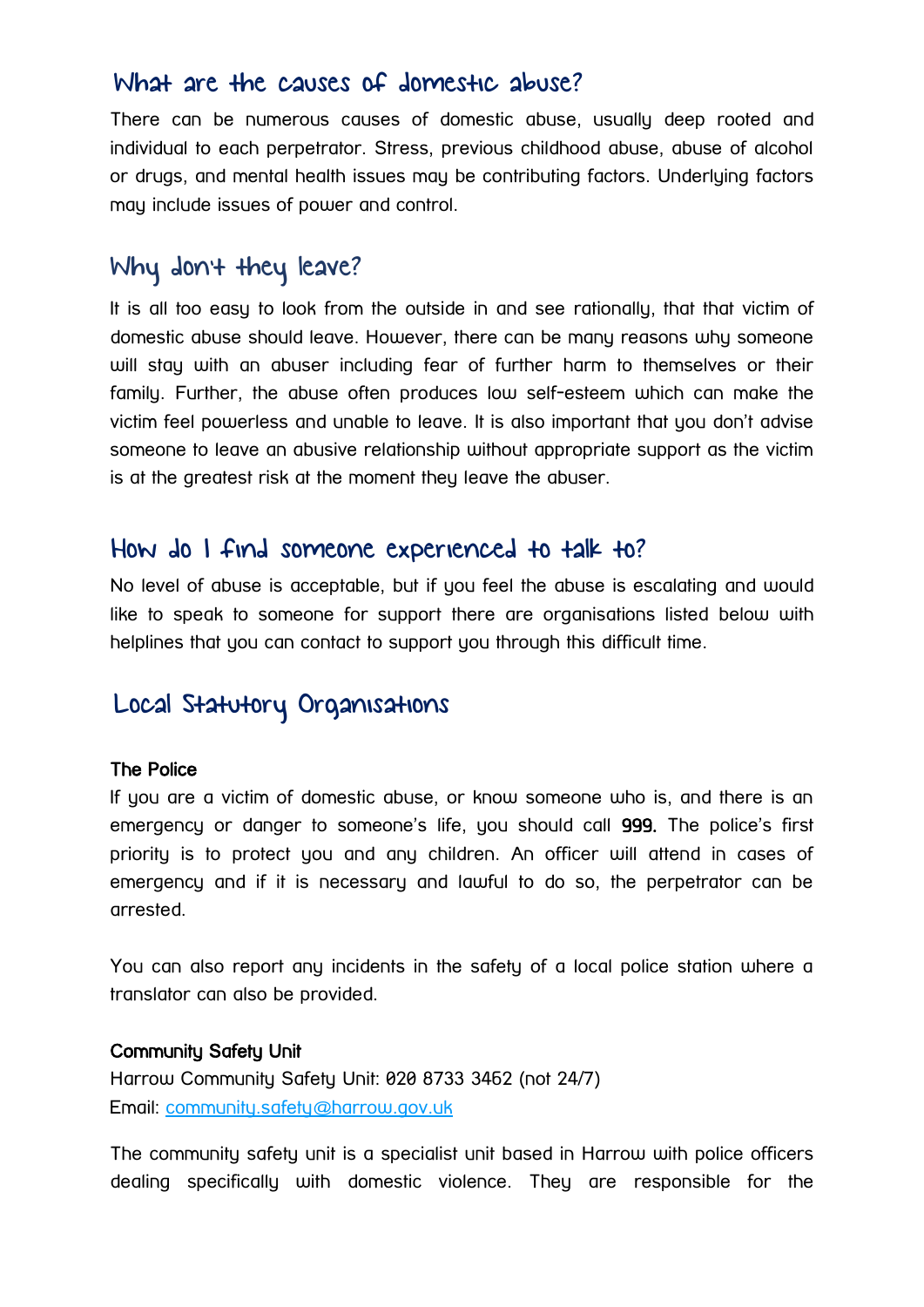investigation of hate crimes within the Borough of Harrow. Hate crime includes racist crime, domestic violence, homophobic crime and hate mail.

They are not a 24 hour emergency service so you should always dial 999 in any cases of emergency.

#### Harrow's Safeguarding Adults Team

Civic Centre, Harrow, HA1 2XY Tel: 020 8420 9453 Email: [safeguardingadults@harrow.gov.uk](mailto:safeguardingadults@harrow.gov.uk) 

Safeguarding Adults services aim to empower and protect an "adult at risk's" right to live in safety, free from abuse, harm, neglect or exploitation. An adult at risk is someone who has specific needs for care and support, for example, they may be an older person, have a disability or mental health problem. Due to these needs they are unable to protect themselves from the risk or actual experience of abuse.

If you are a victim of abuse, harm, or exploitation or know someone who is, you can report any concerns to your local safeguarding team in order to protect those at risk and enable them to get their needs met.

#### CNWL – Safeguarding Team

If you are a service user under the care of Central North West London Foundation NHS Trust (CNWL) you will need to contact their internal safeguarding team.To report a Safeguarding Adults case for a client with mental health needs, you will need to complete the CNWL Safeguarding Referral form (available in and e-mail this to: [cnw-tr.mentalhealthsafeguardingharrow@nhs.net\)](mailto:cnw-tr.mentalhealthsafeguardingharrow@nhs.net). This will be reviewed by the Safeguarding Adults lead, but will require follow up within 24 hours.

## Harrow's Child Safeguarding Team

If there is a child at risk of abuse or neglect in the process of a domestic abuse situation, this will need to be reported to the Child Safeguarding Team. If you have concerns regarding a child please telephone the Harrow Child Safeguarding team onTel: 020 8901 2690.

#### Harrow Domestic Abuse Intervention Project for Complex Needs

This project provides support for women and men with complex needs aged 16+, particularly from BAME communities. Clients with complex needs are often unable to access services because their needs may be too high or the service may not be sufficiently specialist. Referrals are accepted from professionals only, if you feel you will be suitable for this project please contact your mental health professional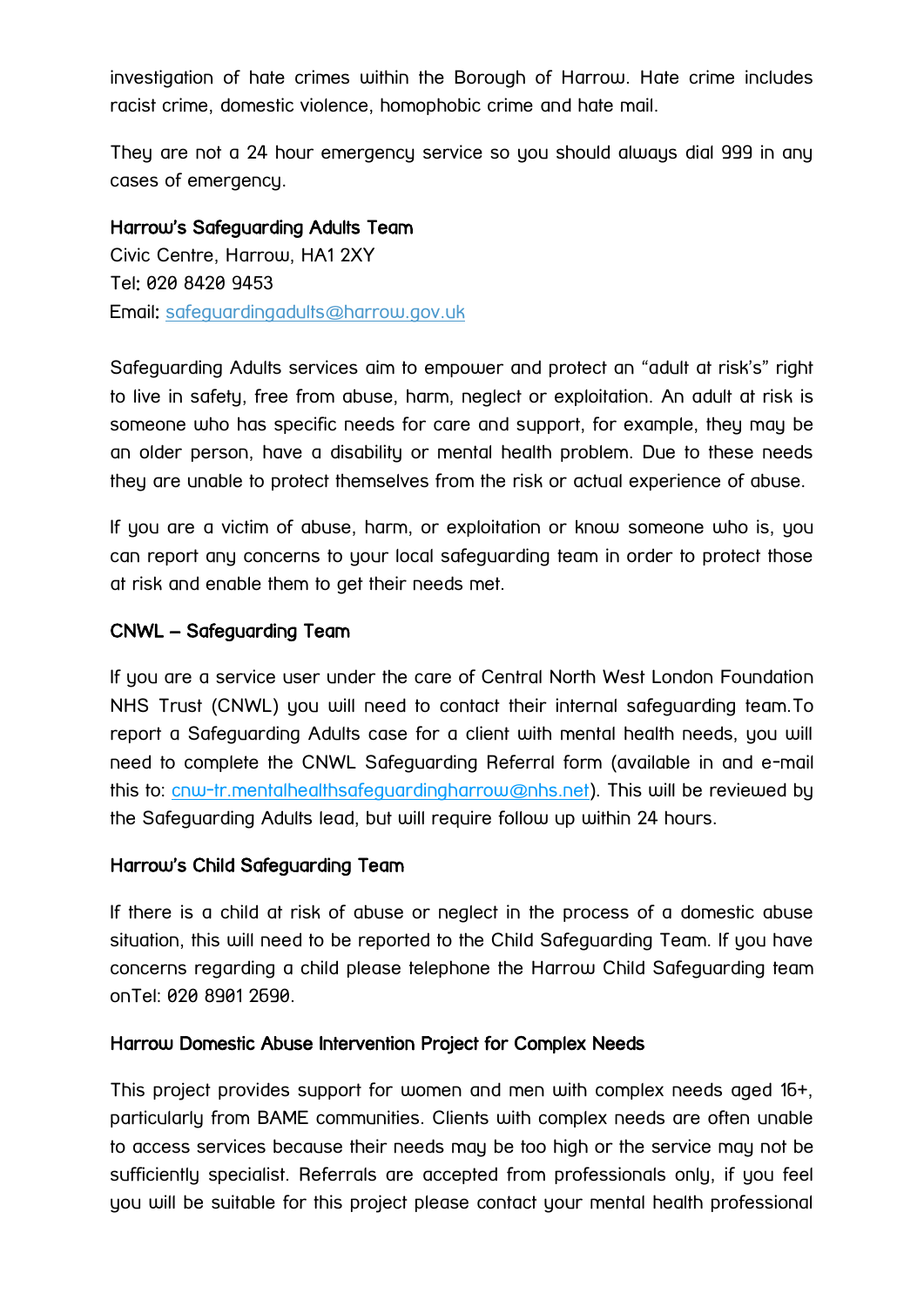or an advice provider for referral. For queries and referrals to this service please email: [DA.Intervention@hestia.org](mailto:DA.Intervention@hestia.org)

#### Families Information Service – Harrow Council

Tel: 020 8901 2690, between 9.00 am – 5.00 pm Mon-Fri (excluding bank holidays) Email: [fis@harrow.gov.uk](mailto:fis@harrow.gov.uk)

Provides information, advice and guidance on a wide range of services, entitlements, support and activities for families with children and young people. Also signposting to appropriate services based on the individual needs of families.

# Local Voluntary Sector Organisations

#### Hestia Women's Aid Harrow

PO Box 863, Harrow, Middlesex HA1 4NR Tel: 0208 907 8148 Email: [da.intervention@hestia.org](mailto:da.intervention@hestia.org) | Web: [www.womensaid.org.uk](http://www.womensaid.org.uk/)

Provides temporary, emergency accommodation, refuge, emotional support, floating support, advice and advocacy, to women and their children who have experienced or are exposed to domestic violence and or/abuse (IDVA's). Offering children and family worker, along with community support. Additionally, there is a walk in service in police stations with an advisor, they also provide help for domestic violence complex needs.

#### The WISH Centre

Unit 4A Livingstone Court 55 Peel Road, Wealdstone, HA3 7QT Tel: 020 8416 7277 / 078344 77979 | Web: [www.thewishcentre.org.uk](http://www.thewishcentre.org.uk/)

The WISH Centre (WISH) is a charity supporting young people into recovery from self harm, violence, abuse and neglect. They can provide counselling, online and text support, peer support programmes, advice for keeping safe and an Independent Sexual Violence Advocacy Service.

If you are a young person (must be in a Harrow school) needing support from WISH please call or text Shanice Grant on 0753499131.

Email: [safe2speak@thewishcentre.org.uk](mailto:safe2speak@thewishcentre.org.uk)

You can also contact [matilda@thewishcentre.org.uk](mailto:matilda@thewishcentre.org.uk) or call or text 07527 187177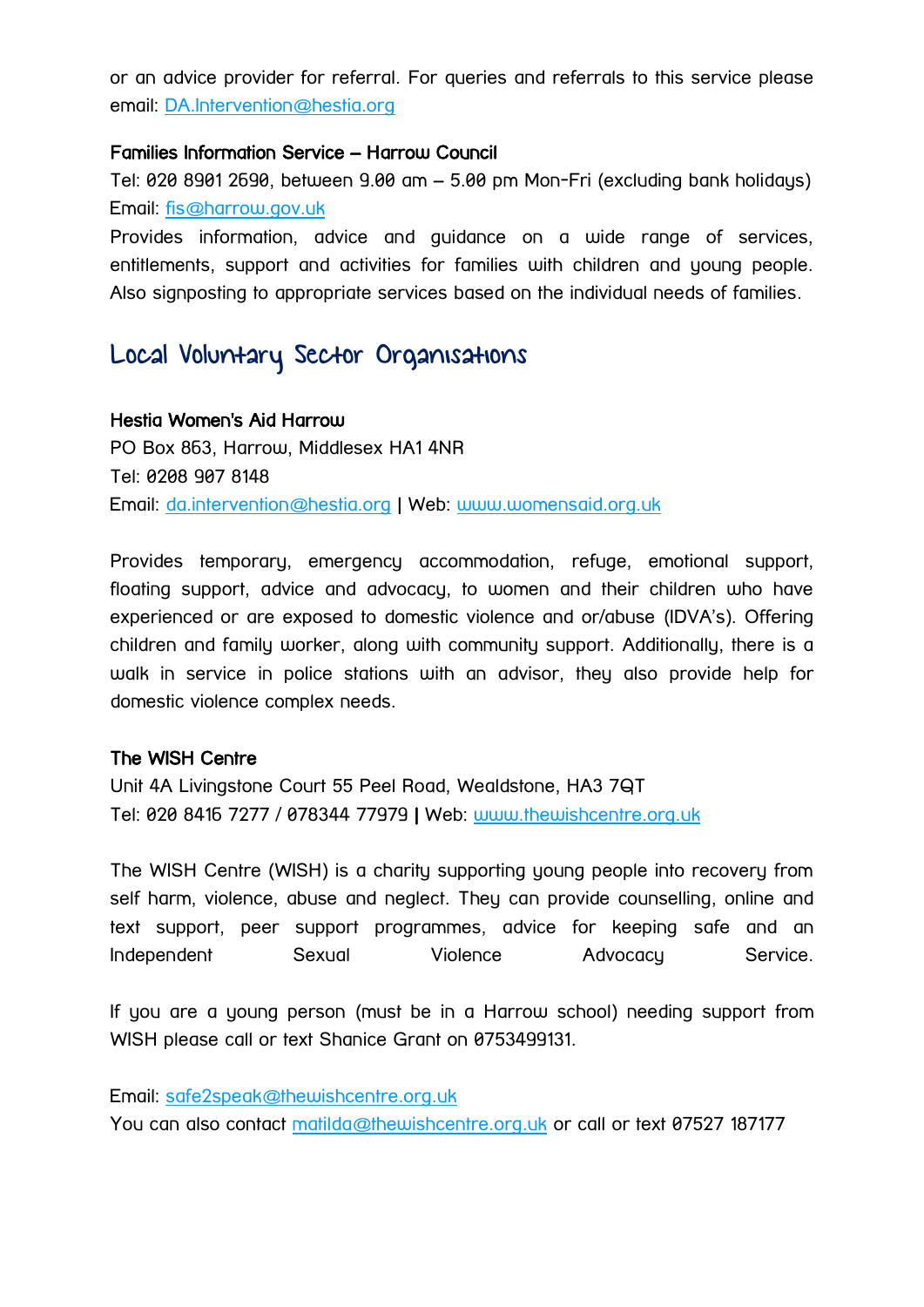## EACH (Ethnic Alcohol Counselling Hounslow/Harrow)

Tel: [0208 427 5188](tel:0208%20427%205188) | Email: [harrowfs@eachcounselling.org.uk](mailto:harrowfs@eachcounselling.org.uk) Website:<http://www.eachcounselling.org.uk/>

Free one to one counselling and support to Black, Asian, Minority Ethnic and Refugee (BAMER) women experiencing domestic violence and abuse. Available to women aged 18 and over. Support groups for women also available.

## Yakeen Counselling Services

DAWN Diwa Asian Women's Network- 1 St Kilda's Road, Harrow, HA1 1QD Tel: 020 8427 6796 (24 hour answerphone) Email: [yakeen\\_dawn@yahoo.co.uk](mailto:yakeen_dawn@yahoo.co.uk) Web:<http://www.dawncharitabletrust.com/yakeen/> Opening Times: Mon, Tue, Thu & Fri 10.00am-4.00pm Wed 5.00 – 10.00

The counselling service is available to Asian women experiencing depression, loneliness, who are affected by bereavement, relationship problems, cultural alienation, domestic violence, rape, childhood abuse or any other difficult circumstance. Counselling is offered in several Asian languages, and interpreters may also be used. Male support services and counselling are also provided, every Tuesday from 5-7pm.

## National Organisations

**Refuge** Tel: 0808 2000 247 (24-hour freephone) Email: [helpline@refuge.org.uk f](mailto:helpline@refuge.org.uk)or administrative enquiries only Web: [www.refuge.org.uk](http://www.refuge.org.uk/) 

Runs the Freephone 24-hour National Domestic Violence Helpline, which is available every day, as well as a network of refuges across the country. Also offer independent domestic violence advocacy, child support workers, outreach services and culturally specific services.

## Women's Domestic Abuse Helpline

Tel: 0161 636 7525 (open Monday-Friday 10am-4 pm excluding bank holidays; also offers help in Urdu and Punjabi Monday and Tuesday 10am-1pm, Wednesday 1pm-4pm)

Email: [helpline@independentchoices.org.uk](mailto:helpline@independentchoices.org.uk) (non-urgent Email Advice Service) Web: www.domesticabusehelpline.co.uk

Telephone counselling, information on welfare rights, legal services, accommodation. Referrals to refuges/safe houses.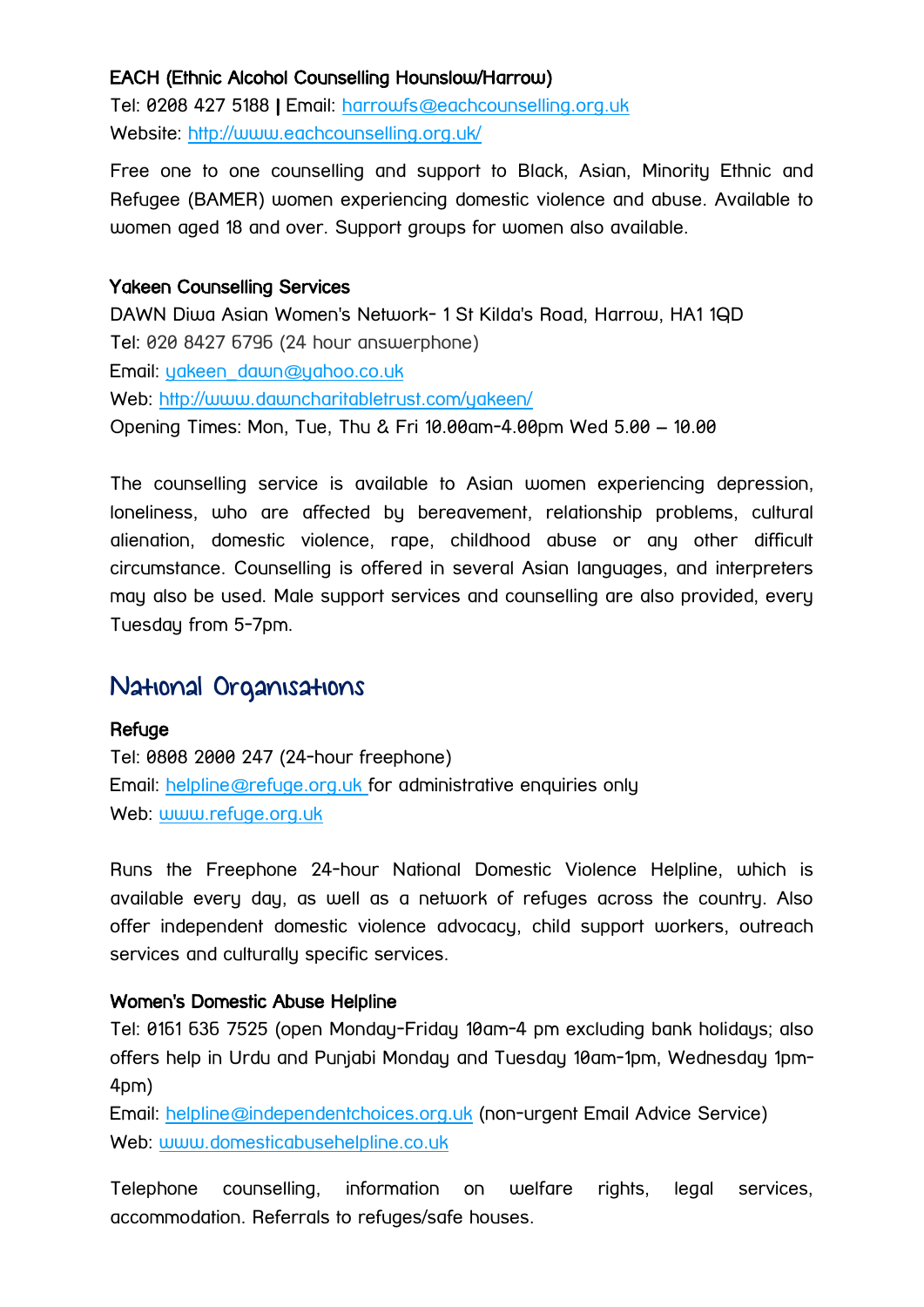## Violence against women and girls (VAWG)

Website:<https://thelondonvawgconsortium.org.uk/>

A consortium of 24 organisations providing a range of services for women and girls experiencing any form of violence. For a full list of their services and contact details for individual projects, please visit their webpage.

## Asian Women's Resource Centre

108 Craven Park, Harlesden, NW10 8QE Tel: 020 8961 6549 / 5701 Email: [info@asianwomencentre.org.uk](mailto:info@asianwomencentre.org.uk) | Web: [www.asianwomencentre.org.uk](http://www.asianwomencentre.org.uk/)

A women-only organisation offering a range of services for Asian women, particularly those who have experienced domestic abuse. These include support groups, drop-in sessions and advice, information and advocacy services. All services are free and confidential and are provided in five community languages: Bengali, Gujarati, Punjabi, Hindi and Urdu.

## Women's Aid Federation of England

PO BOX 3245, Bristol, BS2 2EH

Tel: 0808 2000 247 (Freephone 24 hr national domestic violence helpline) Email: [helpline@womensaid.org.uk](mailto:helpline@womensaid.org.uk) | Web: [www.womensaid.org.uk](http://www.womensaid.org.uk/) Provides emergency accommodation, advice, information and support services to abused women and their children.

#### The Hideout

#### Web: [www.thehideout.org.uk](http://www.thehideout.org.uk/)

Online space created by Women's Aid aimed at children and young people to understand domestic violence, and how to take positive action if it is happening to them or someone they know.

## Rights of Women

52-54 Featherstone Street, London EC1Y 8RT

Web: [www.rightsofwomen.org.uk](http://www.rightsofwomen.org.uk/)

Family Law Tel: 020 7251 6577, Monday to Thursday 7:00-9:00pm, Friday 12noon-2:00pm

Criminal Law Tel: 020 7251 8887, Tuesday 11:00am-1:00pm

Immigration and Asylum Law Tel: 020 7490 7689, Monday 12.00pm-3pm, Thursday 10.00am-1.00pm

Ascent Advice in London Tel: 020 7608 1137, Monday 11:00am-1:00pm, Tuesday to Wednesday 2:00pm-4:00pm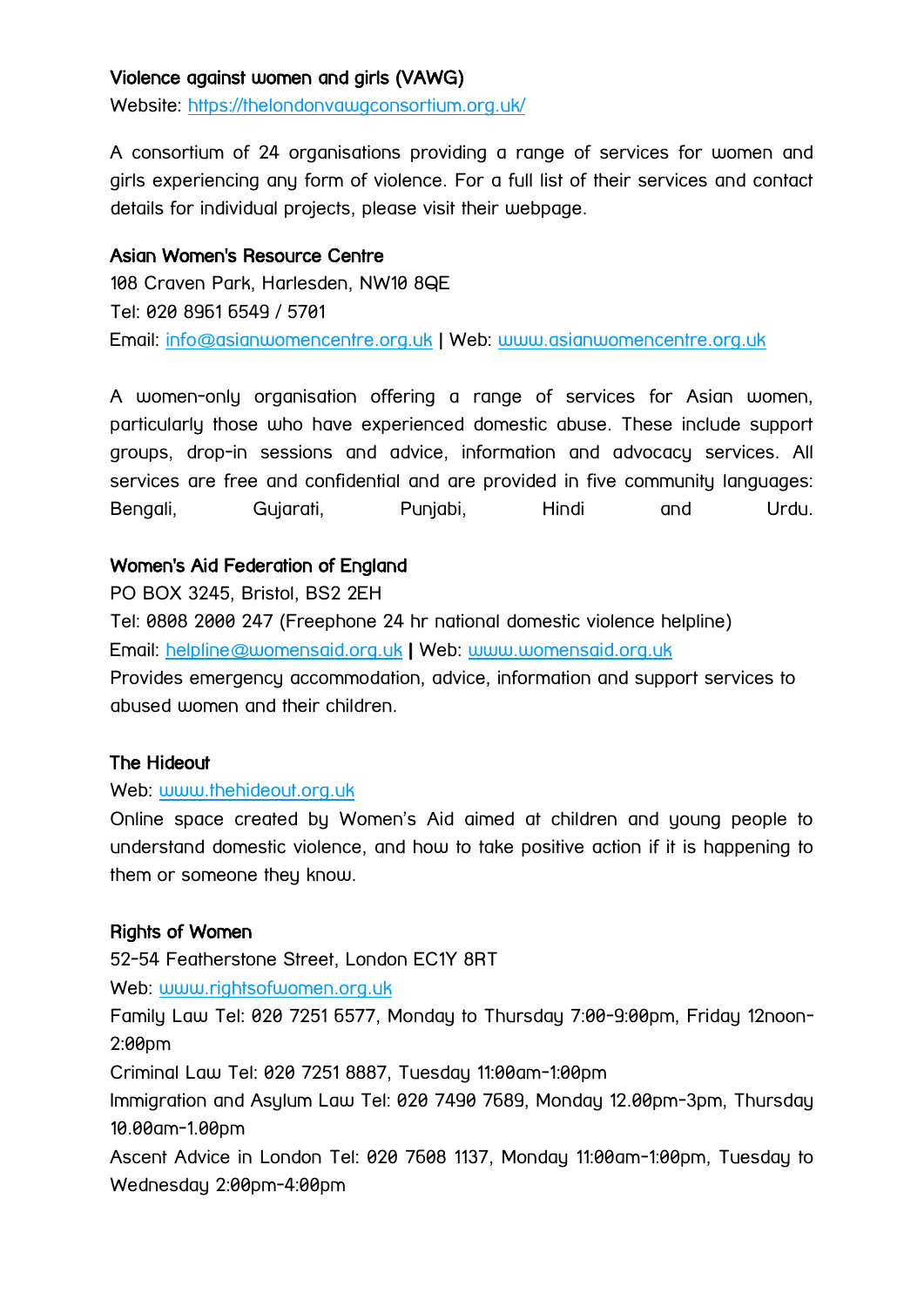If you experience a hearing impairment you can call Rights of Women using the RNID's TypeTalk service. You can text them on 18001 0800 500 888, call them on 0800 7311 888 or email them at [helpline@rnid-typetalk.org.uk.](mailto:helpline@rnid-typetalk.org.uk)

Provide legal advice to women via their telephone helplines as well as signposting to solicitors and other organisations who might also be able to help. There are also free legal guides and handbooks on their website.

## Woman's Trust

Tel: 020 7034 0303 | Email: [office@womanstrust.org.uk](mailto:office@womanstrust.org.uk) Web: [www.womanstrust.org.uk](http://www.womanstrust.org.uk/)

A support and mental health service for women affected by domestic violence, they provide one-to-one counselling, support groups and workshops.

## Forced Marriage Unit

Tel: 020 7008 0151 or 020 7008 1500 out of hours (ask for the Global Response Centre) | Email: [fmu@fco.gov.uk](mailto:fmu@fco.gov.uk) Web: [www.gov.uk/forced-marriage#forced-marriage-unit](http://www.gov.uk/forced-marriage#forced-marriage-unit) 

Confidential advice and assistance for those who feel they are being forced into marriage.

## Karma Nirvana Refuge

Karma Nirvana, P O Box 148, Leeds LS13 9DB Tel: 0800 5999 247 | Web: [www.karmanirvana.org.uk](http://www.karmanirvana.org.uk/)

Supports victims of honour abuse.

## Domestic Violence Intervention Project

65 Aspenlea Rd, Hammersmith, London W6 8LH

Tel: 020 7633 9181 for Violence Prevention Programme, 020 7928 4813 for Women's Support Services (other numbers can be found online or ask to be transferred)

Email: [dvip.info@richmondfellowship.org.uk](mailto:dvip.info@richmondfellowship.org.uk) | Web: [www.dvip.org](http://www.dvip.org/)

Offers services for men hoping to stop their domestic violence behaviours and women who have experienced domestic violence and need support. There are also services for children affected by domestic violence as well as young people who are acting abusively.

## ManKind Initiative

Tel: 01823 334244 | Web: [www.mankind.org.uk](http://www.mankind.org.uk/)